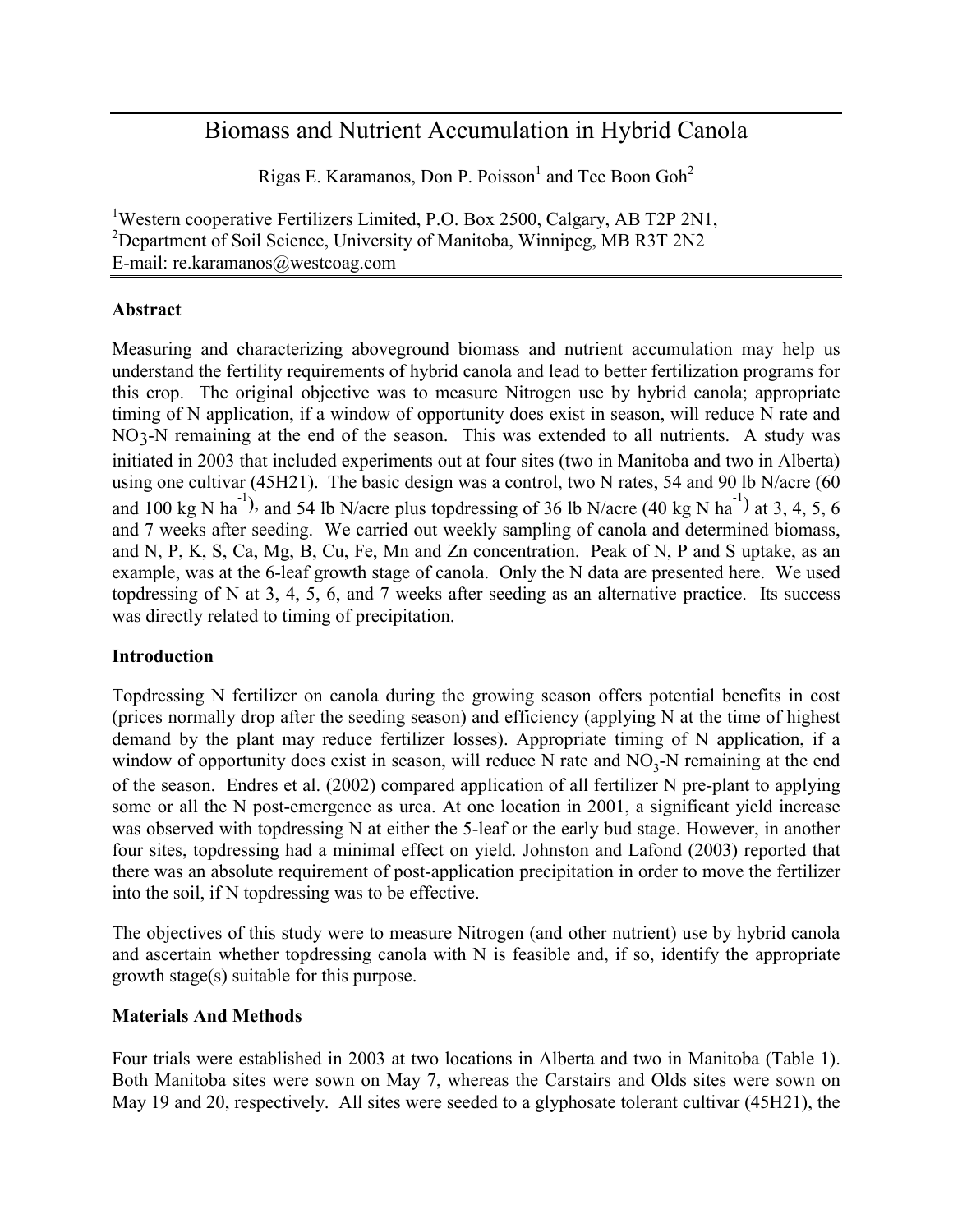Manitoba sites with a six-row hoe drill at 22.5-cm spacing (9 inch) and the Alberta sites with an airseeder with 22.9 cm spacing and equipped with 1.9-cm (3/4 inch) knives at a rate of 162 and 159 seed  $m<sup>2</sup>$ , respectively.

|             | Organic matter Texture pH |      |     | EC   | $NO3-N$ |      |         | $SO4-S$ |
|-------------|---------------------------|------|-----|------|---------|------|---------|---------|
|             | $\frac{1}{2}$             |      |     |      |         |      | lb/acre |         |
| Carstairs   | 7.3                       | Loam | 6.5 | 0.2  | 26      | 678  | 784     | 24      |
| Olds        | 5.4                       | Loam | 69  | 01   | 28      | 36.8 | 510     | 30      |
| Rosser      | 7.5                       |      | 7.2 | 0.78 | 43      | 38   | 1040    | 28      |
| Petersfield | 74                        |      | 73  | 0.74 | 69      | 86   | 900     | 38      |

Table 1. Site characteristics of the four trials.

The experimental design included a control and seven fertilization treatments as follows: 54 lb N/acre (60 kg N ha<sup>-1</sup>) at seeding, 90 lb N acre (100 kg N ha<sup>-1</sup>) at seeding and split application of 90 lb N/acre with 54 lb N/acre applied at seeding time and 36 lb N/acre (40 kg N ha-1) topdressed in ammonium nitrate (34.5-0-0) form at either 3, 4, 5, 6, or 7 weeks after seeding. Nitrogen treatments at seeding time were side banded. All trials received a blanket application of seedplaced P<sub>2</sub>O<sub>5</sub> as triple super phosphate (0-45-0) at a rate of 22 lb/acre (25 kg ha<sup>-1</sup>), and K<sub>2</sub>O and S as potassium sulphate  $(0-0-51-17)$  at a rate of 46 and 15 lb/acre (51 and 17 kg ha<sup>-1</sup>), respectively. All treatments were replicated six times, except for the 90 lb N/acre treatment that was replicated seven times; six of the replicates of the latter treatment were utilized for final harvest at maturity and the seventh replicate was used for obtaining canola biomass samples on a weekly basis. Samples from a 0.5 m X 0.5 m area were dried, weighed and were assayed for N, P, K, S, Ca, Mg, B, Cu, Fe, Mn and Zn concentration.

A tipping bucket rain gauge was installed at each of the four sites to record precipitation events during the growing season. Available soil moisture content was estimated at seeding and again at harvest time using a soil moisture probe and converting depth of moist soil to inches of available moisture based on soil texture.

The results from all tests were subject to ANOVA and regression analysis using SYSTAT 8.0 (SPSS Inc. 1998).

# **Results And Discussion**

Although biomass from canola was assayed for all nutrients, only the results relating to N are presented here.

Empirical soil moisture estimates at seeding time suggested that the soil profile of all sites was fully charged with water. Precipitation varied with site, however, three different trends emerged: the two Alberta sites received most of the growing season precipitation by July 11 and remained dry for the balance of the season; the Rosser site received no rain until July 3 but no appreciable amounts after that, whereas the Petersfield site received precipitation on a number of occasions during the growing season (Figure 1).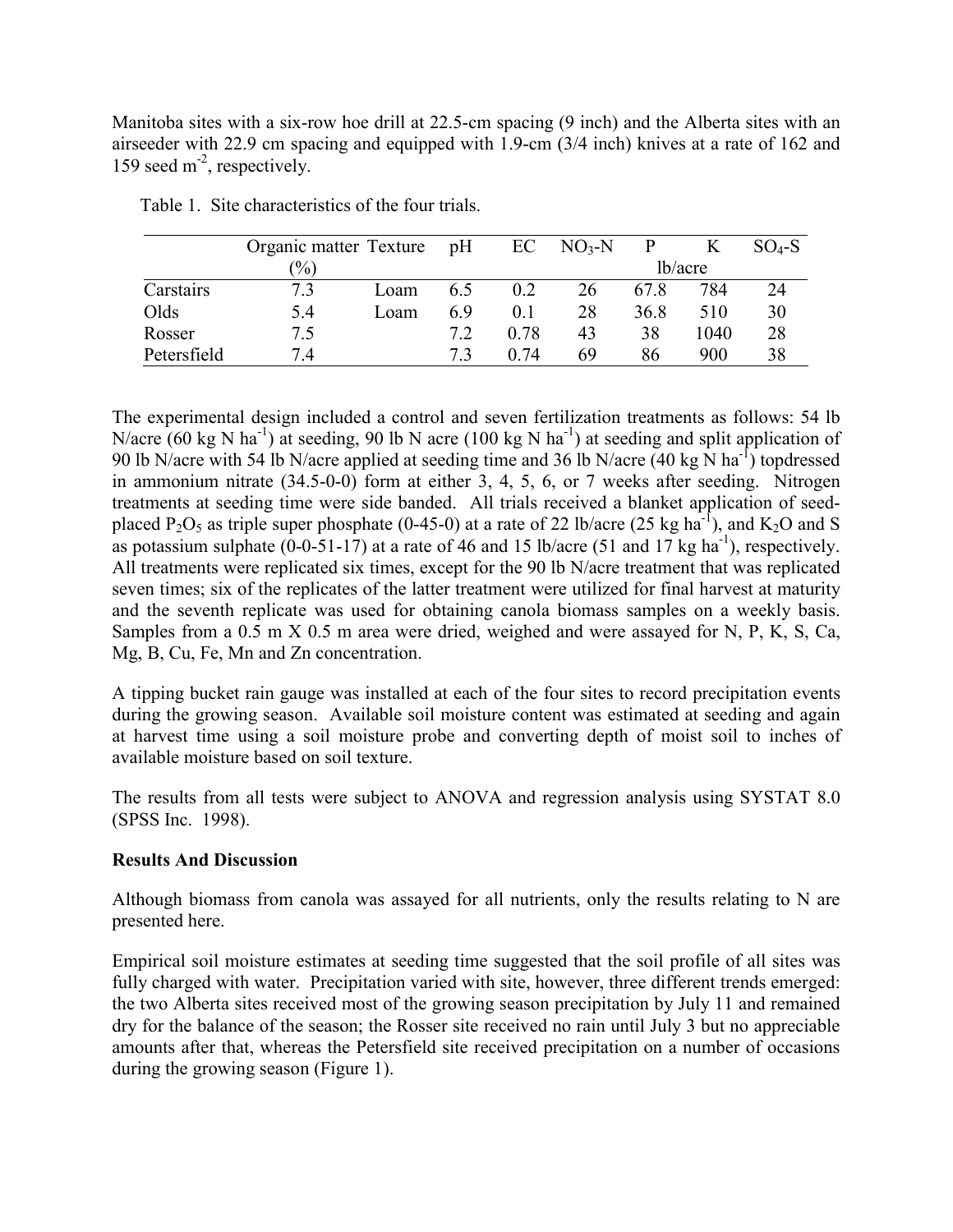

Figure 1. Precipitation received at the four sites during the growing season.

#### *Biomass Accumulation and Seed Production*

Biomass accumulation at the four sites generally followed an initial slow growth phase, then a stage of accelerated growth and, finally, no further growth during senescence; a notable exception was the canola growth at the Peresfield site, where growth continued until harvest, albeit at a much reduced rate (Figure 2).



Figure 2. Canola biomass accumulation at the four sites.

The rate of daily biomass accumulation ranged from 88-97 lb/acre/day (98-108 kg ha<sup>-1</sup> d<sup>-1</sup>) at Petersfield and Rosser to 182-266 lb/acre/day (204-298 kg ha<sup>-1</sup> d<sup>-1</sup>) at Carstairs and Olds (Figure 3). Total moisture use (MU) at the four sites ranged from 212 to 324 mm (8.35 to 12.8 inches) (Table 2). Growing season precipitation accounted for less than 50% of MU at three of the four sites, thus resulting for the most part in reliance of the 2003 canola crop on soil store moisture.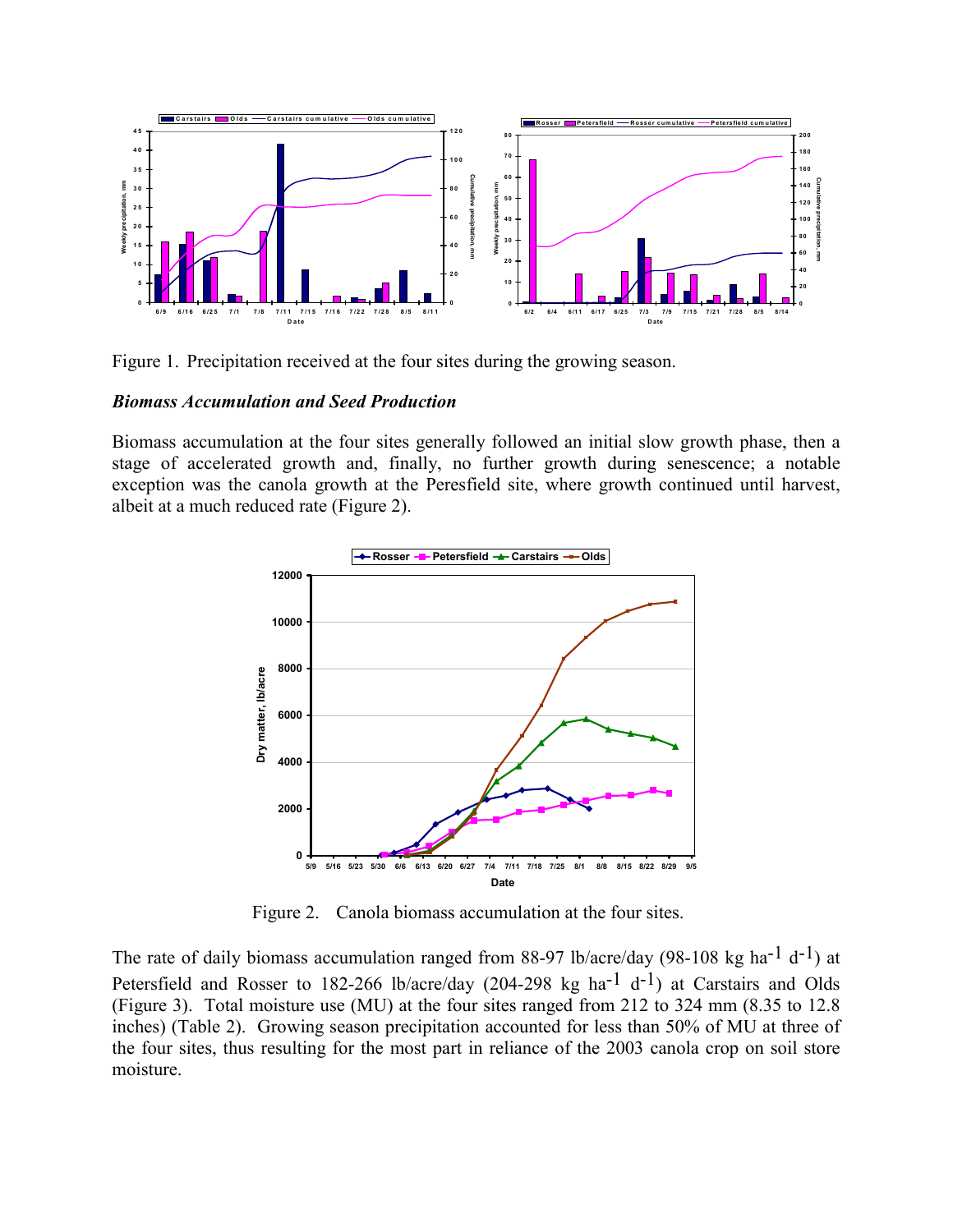

Figure 3. Canola rate of biomass accumulation at the four sites.

| Table 2. Moisture use of 45H21 canola at the four sites. |                    |
|----------------------------------------------------------|--------------------|
|                                                          | Doggar Dotoratiold |

|                                       | Rosser | Petersfield Carstairs |      | Olds |
|---------------------------------------|--------|-----------------------|------|------|
| Moisture Use, mm                      | 212    | 324                   | 253  | 253  |
| Moisture Use, in.                     | 8.35   | 12.8                  | 9.95 | 9.95 |
| Growing season precipitation, mm      | 60     | 172                   | 100  | 75   |
| Growing season precipitation, in      | 2.35   | 6.8                   | 39   |      |
| Growing season precipitation, % total | 28     | 53                    | 39   | 30   |

Biomass production per unit moisture (moisture use efficiency, MUE) was similar in the two Manitoba sites but was considerably higher at the two Alberta sites (Table 3). MUE at Olds was in the order of almost 10X that of the two Manitoba sites and 6X of that at Carstairs pointing out to the extremely unusual conditions at this site. However, in spite of the extreme differences in MUE for biomass production, MUE for seed production was much less variable (Table 4), which reflects the much higher production of vegetative parts at the two Alberta sites (Figure 2) and the resulting lower harvest index due to the extremely dry conditions during seed formation.

Table 3. Biomass production of 45H21 canola.

|                                           |      | Rosser Petersfield Carstairs |      | Olds  |  |  |
|-------------------------------------------|------|------------------------------|------|-------|--|--|
| At peak production                        |      |                              |      |       |  |  |
| Biomass, kg ha <sup>-1</sup>              | 3212 | 2870                         | 6549 | 12173 |  |  |
| MUE total, $kg \text{ mm}^{-1}$           | 16.1 | 16.7                         | 25.9 | 157.1 |  |  |
| MUE precipitation, $kg \, \text{mm}^{-1}$ | 68   | 8.8                          | 65   | 53    |  |  |
| At maturity                               |      |                              |      |       |  |  |
| Biomass, kg ha <sup>-1</sup>              | 2244 | 2870                         | 5227 | 12173 |  |  |
| MUE total, kg mm <sup>-1</sup>            | 10.6 | 16.7                         | 21.6 | 157.1 |  |  |
| MUE precipitation, $kg \, \text{mm}^{-1}$ | 38   | 8.8                          | 52   | 53    |  |  |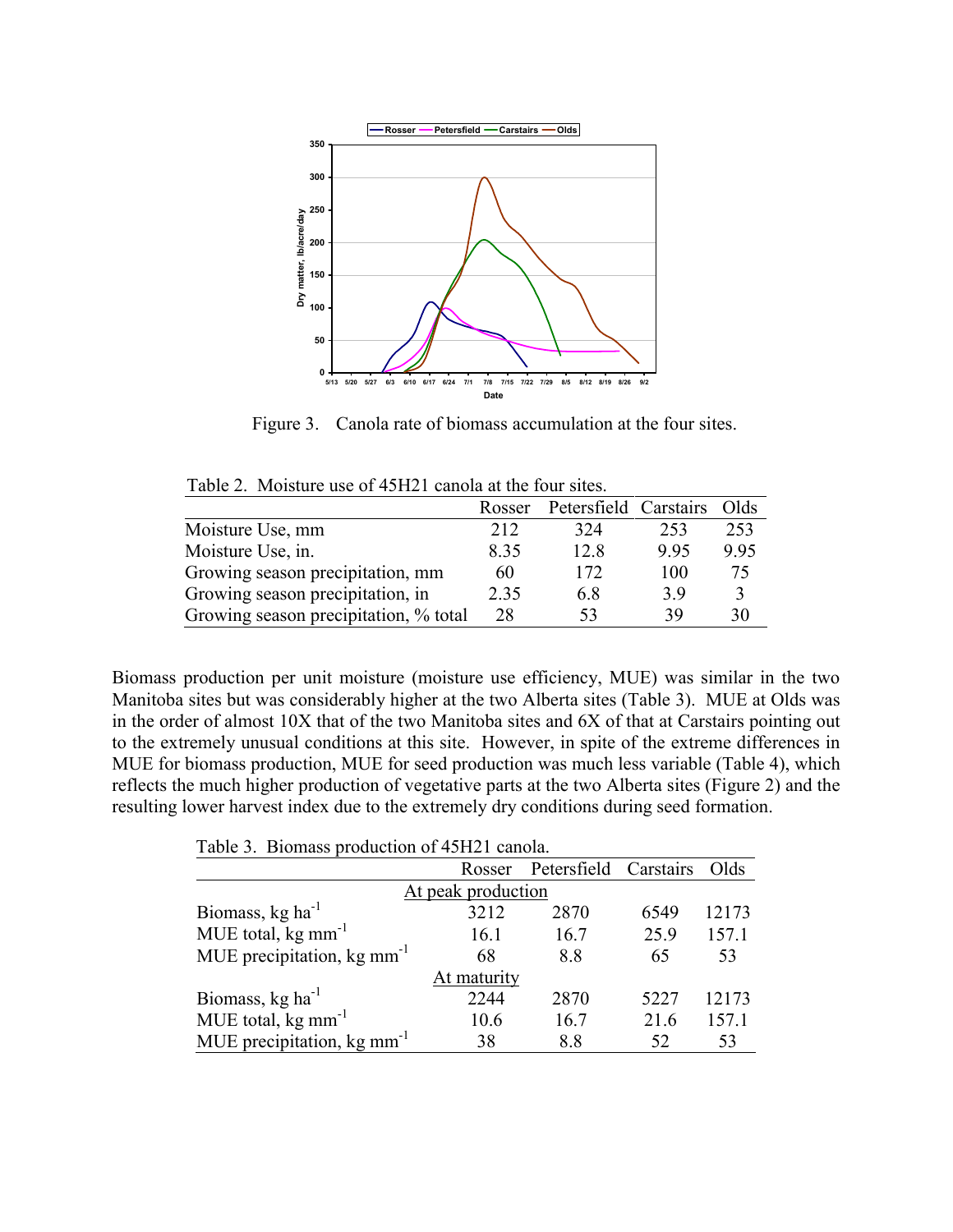|                                   | Rosser | Petersfield Carstairs Olds |      |      |
|-----------------------------------|--------|----------------------------|------|------|
| Grain yield, kg ha <sup>-1</sup>  | 1769   | 3013                       | 2285 | 2559 |
| Grain yield, bu/acre              | 316    | 53.8                       | 40 R | 45.7 |
| MUE total, $kg \, \text{mm}^{-1}$ | 83     | Q                          | Q    | 10 1 |
| MUE bu/inch                       | 38     |                            |      | 46   |

Table 4. Seed production and moisture use efficiency of 45H21 canola at the four sites.

#### *Nitrogen Accumulation*

Nitrogen accumulation during the growing season peaked at the 6-leaf stage independently of seeding date and environmental conditions (Figure 4). The maximum daily accumulation rate was 5.8 lb/acre/day (6.5 kg ha<sup>-1</sup> d<sup>-1</sup>) at Carstairs and Petersfield, which were associated with higher precipitation and moisture use from growing season precipitation of 39 % or more, and 7.1-7.6 lb/acre/day (8-8.5 kg ha<sup>-1</sup> d<sup>-1</sup>) at Olds and Rosser, which were associated with lower precipitation and moisture use from growing season precipitation of 30 % or less. In spite of these differences, N removal by canola seed was identical (2.1 lb N/bu) in all four experiments (Table 5).

Table 5. Nitrogen removal in the seed and vegetative parts of 45H21 canola at the four sites.

|                              |    | Rosser Petersfield Carstairs Olds |     |                  |
|------------------------------|----|-----------------------------------|-----|------------------|
| lb N/bushel at peak          | 29 | 5 <sub>1</sub>                    | 31  | $\overline{1}$ 4 |
| lb N/bushel at maturity      | 33 | 33                                | 34  | 29               |
| lb N/bushel grain            | 21 | 21                                | 2.1 | 2.1              |
| Ib N/bushel vegetative parts | 12 | 13                                | 13  | 08               |

The results of this study would suggest that topdressing of N should be carried out just prior to or at the 6-leaf stage of 45H21 canola. This hypothesis was tested with the topdressing experiments that were carried at these four sites. Topdressing of N was effective only at the Petersfield site that received considerable amounts of precipitation during the period of topdressing (Figure 5). Maximum yield with topdressing was statistically significant only at 5 and 6 weeks after seeding that correspond closely to the 6 leaf growing stage of canola and was 5 bu/acre greater than the treatment that received 90 lb N/acre at seeding.

# **Conclusions**

Measuring and characterizing aboveground biomass and nutrient accumulation is helping us understand the fertility requirements of hybrid canola and, hopefully, will lead to better fertilization programs for this crop. Splitting N applications could be an advantage if it remains dry and there is no need for additional N, however, it could prove to be uneconomical because of the extra cost for the topdressing application and damage to the standing crop. Further, it may lead, as was the case in 2003, to a missed opportunity on well-charged soils. Therefore, based on the first year of this study it is considered a "high risk" practice.